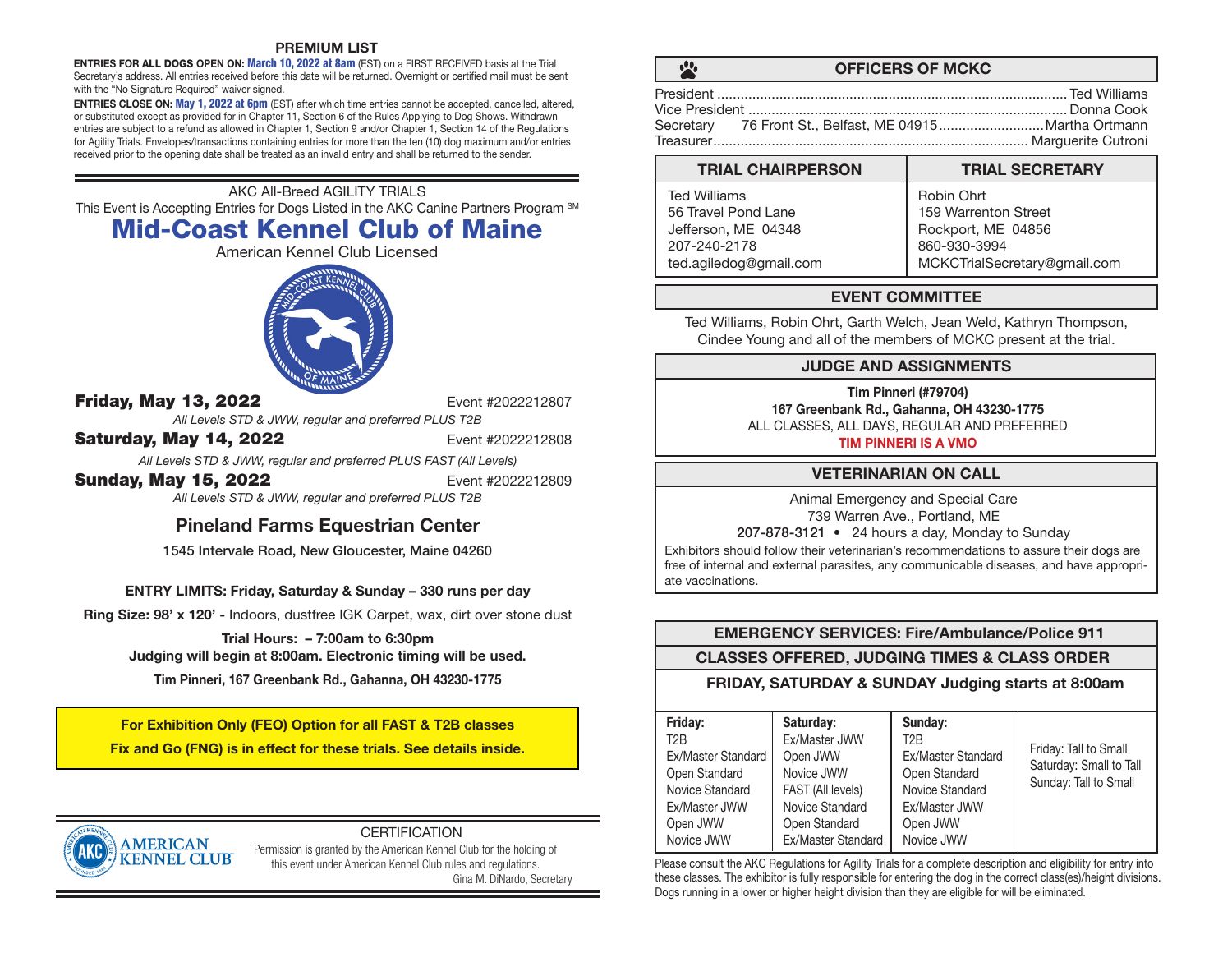# Entering a Mixture of Regular and Preferred Classes Within the Same Trial Weekend – Multiple Jump Heights Within the Same Trial Day

Exhibitors may enter a mixture of both Regular and Preferred classes on the same trial day and/or during a trial weekend. Any mixture of Regular and Preferred classes is allowed.

Please note that if a dog qualifies in Regular Master Standard and Preferred Master JWW (or vice versa) on the same trial day, then NO Double Q shall be earned toward either the MACH or PACH title. The Double Q still requires that Standard Agility and Jumpers With Weaves be either both Regular OR both Preferred on the same trial day.

Additionally, within the same Regular or Preferred classes, a dog may now be entered in multiple jump heights within the same trial day.

For example, the same dog may now be entered in 20-inch Master STD/ JWW while also entered in 24C-inch Premier STD/JWW on the same trial day.

A **separate entry form** must be submitted when the same dog is being entered in a mixture of Regular and Preferred and/or different jump heights within the same trial weekend thereby clearly indicating which class(es) and/or jump heights belong together for each trial day of the weekend.

# Fix and Go On (FNG)

Clubs holding agility trials will be required to offer Fix and Go on for all classes. FNG allows exhibitors to immediately reattempt an obstacle at any time while on course when the dog's performance of an obstacle is not to their expectation. This allows the dog to successfully complete the obstacle then finish the course or leave the ring on a positive note. Using FNG will result in a non-qualifying score. Fix and Go On is not preentered; rather, it occurs during the course of the run. You are limited to one Fix and Go per run.

# Entering For Exhibition Only (FEO)

For Exhibition Only may be offered at the option of the host club. FEO will allow exhibitors to work with their dogs in a trial environment. FEO is only allowed in the Time 2 Beat and FAST classes. FEO will be of value to new exhibitors or exhibitors that are having difficulty with a specific obstacle and/or ring environment. Competitors must enter in T2B and/or FAST. Participation in FEO is non-qualifying.

- FEO runs are treated as trial entries. The exhibitor must enter the class(es) (T2B and/or FAST) prior to the closing date, pay class entry fee(s) and the Trial Secretary must record the entry in the Trial Catalog as part of the results for that class. FEO does not need to be noted on the entry form; the handler will declare the day of the show.
- Dogs may be entered in any jump height for FEO runs. If entered in an ineligible jump height, the team is committed to FEO for that run and must declare FEO on the start line. Day of show jump height changes are not allowed.
- Dogs may be entered in any level of FAST (Novice, Open, Excellent, Master). If the dog is not eligible for the level entered, the team is committed to FEO for that run and must declare FEO on the start line. Day of show level changes are not allowed.
- The exhibitor must declare FEO in the ring prior to leading out. FEO may be declared earlier (ex. when checking in at the gate board).
- Toys are allowed in the ring, must be non-audible, and may not leave the handler's hand. Toys that roll freely cannot be used.
- Food/treats are not allowed in the ring.
- FEO should be utilized for the benefit of the dog and not as a punitive correction. Harsh verbal and /or physical corrections shall not be tolerated. Any determination of harshness by the judge shall be immediately whistled and the handler will be dismissed from the ring.
- A judge must monitor the entire run. Judges can stop a run at any time.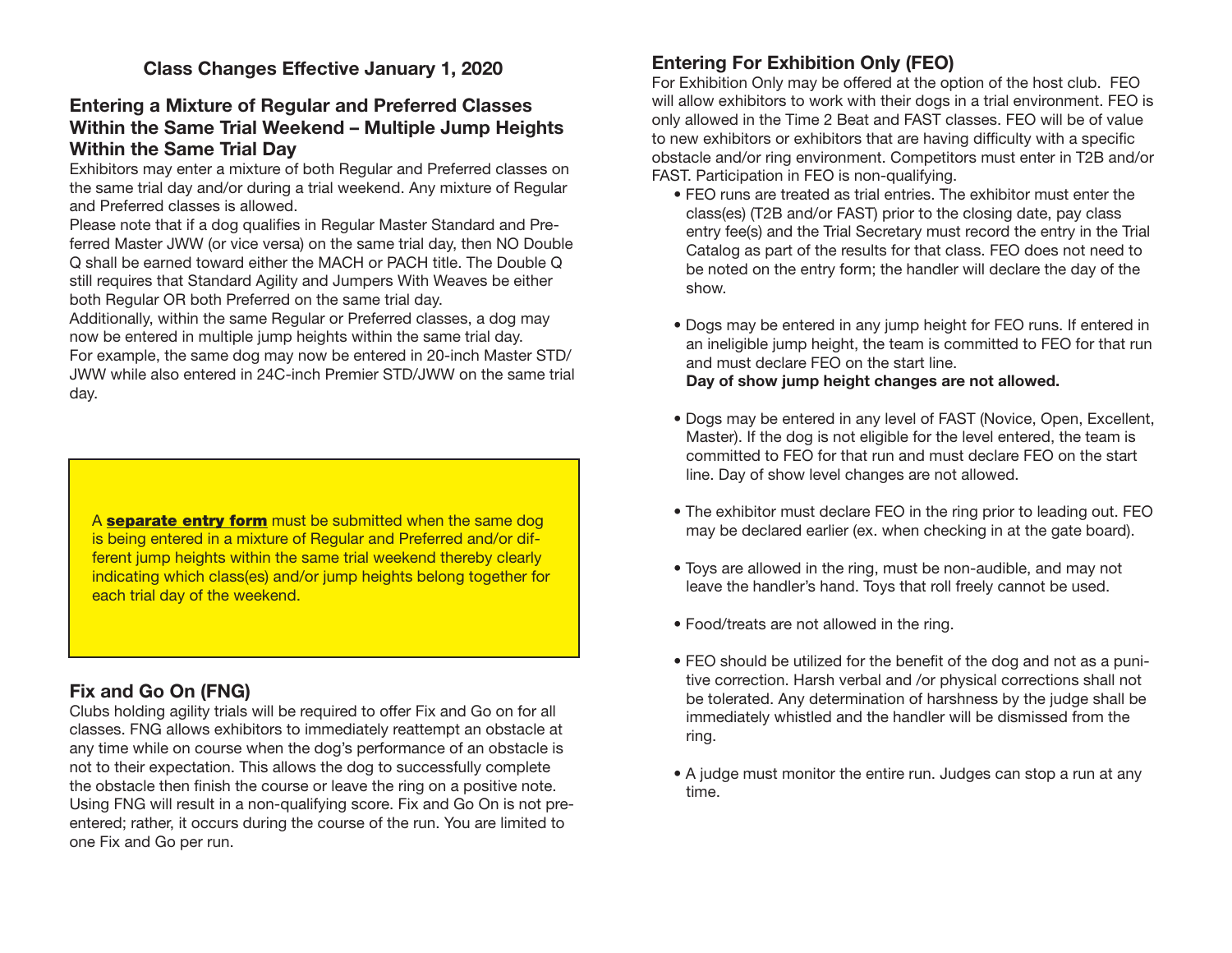### HEIGHT DIVISIONS

### MEASURING AND HEIGHT CARD INFORMATION

Owners/agents are responsible for entering the proper height divisions. All height divisions will be offered in both the standard classes and the jumpers with weaves classes. Dogs in the preferred classes must jump their measured height since they are not allowed to jump in a higher height as dogs in the regular classes are. If you are unsure of your height or your dog is borderline and you don't have a height card please enter the lower height and if necessary the judge will move you up.

| <b>REGULAR</b>                                                          | <b>PREFERRED</b>                                                      | <b>HEIGHT AT WITHERS</b>                                                                                                                                                                                                                           |
|-------------------------------------------------------------------------|-----------------------------------------------------------------------|----------------------------------------------------------------------------------------------------------------------------------------------------------------------------------------------------------------------------------------------------|
| Handlers may opt to<br>run their dog in a<br>higher height<br>division. | Handlers must run<br>their dog in their<br>proper eligible<br>height. | Owners are responsible for entering their dog in the<br>proper height division.                                                                                                                                                                    |
| 8"                                                                      | 4"                                                                    | For dogs 11 inches and under at the withers                                                                                                                                                                                                        |
| 12"                                                                     | 8"                                                                    | For dogs 14 inches and under at the withers                                                                                                                                                                                                        |
| 16"                                                                     | 12"                                                                   | For dogs 18 inches and under at the withers                                                                                                                                                                                                        |
| 20"                                                                     | 16"                                                                   | For dogs 22 inches and under at the withers                                                                                                                                                                                                        |
| 24"                                                                     | 20"                                                                   | For dogs over 22 inches at the withers                                                                                                                                                                                                             |
| $24C$ "                                                                 | n/a                                                                   | Dogs who measure into the 8" through 20" regular<br>jump height divisions may opt to enter the 24-choice<br>height division at their owner's discretion. Dogs who<br>measure into the 24" regular jump height division may<br>not enter 24-choice. |

#### $\mathbf{r}$ MOVE UPS

MOVE UPS: As per Chapter 1, Section 20 of the American Kennel Club Regulation for Agility Trials, dogs may be moved up to a higher class at the request of the owner as a result of qualifying for an agility title, provided the request is made in writing to the trial secretary no later than  $6$  p.m. on Monday, May 9, 2022. Move-ups will be accepted by mail or email, no phone or fax. Move-ups for the following day will be accepted at the trial site. The move-up form must be submitted to the trial secretary by the end of the trial.

# DOG ELIGIBLE TO ENTER

All dogs fifteen (15) months of age or older that are registered with the American Kennel Club or that have AKC Limited Registration, Purebred Alternative Listing/Indefinite Listing Privileges (PAL/ILP) or an AKC Canine Partners listing number, or approved Foundation Stock Service (FSS) breeds are eligible to participate.

Dogs with a Purebreed Alternative Listing/Indefinite Listing Privileges (PAL/ILP) or an AKC Canine Partners listing number must be spayed or neutered in order to compete. Wherever the word "dog" is used it includes both sexes.

Dogs should be physically sound. Dogs that are blind shall not be eligible, and neither are bitches in season, aggressive dogs, or dogs suffering from any deformity, injury, or illness which may affect the dog's physical or mental performance. No dog shall compete if it is taped or bandaged in any way or has anything attached to it for medical purposes. Refer to Chapter 2 of the Registration and Discipline Rules for the listing of registerable breeds that may participate. Puppies under four (4) months of age are strictly prohibited from the trial grounds.

# OBSTACLES AND RING CONDITIONS

Obstacles will meet the specifications for obstacles in the current edition of the Regulations for Agility Trials. All classes will take place on dustfree IGK Carpet, Wax, dirt over stone dust. Ring size is 98' x 120'.

#### $\frac{1}{2}$ ENTRY FEES PER DAY

| Second entry of same dog, same day (includes a \$3.00 AKC recording fee) \$20 |  |
|-------------------------------------------------------------------------------|--|
| Third entry of same dog, same day (includes a \$3.00 AKC recording fee)\$16   |  |

E-mail confirmations will be sent to exhibitors with legible e-mail addresses on entry form.

Mail entry forms and fees to: Robin Ohrt, Trial Secretary, 159 Warrenton Street, Rockport, ME 04856. Please make checks payable to MCKC. No entries will be accepted by phone, fax or hand delivery. Express mail entries must include the signature waiver allowing them to be left at the secretary's address. All questions and inquiries may be directed to the trial secretary, Robin Ohrt at MCKCTrialSecretary@gmail.com (cell 860-930-3994). No entry shall be made and no entry shall be accepted which specifies any conditions as to its acceptance. Illegible entries will not be processed and will be returned to the exhibitor. Returned checks do not constitute a valid entry and the Trial Secretary will add a \$20 collection fee to the amount of each check.

# RIBBONS, AWARDS, AND PRIZES

Rosettes will be awarded in each jump height division in each class as follows:

All dogs earning a MACH, PACH, or PAX will receive a rosette and bar. A new title ribbon will be awarded to any team earning a new title. Double Q pins for dogs qualifying in both Master STD and JWW in the same trial.

# ADDITIONAL SITE INFORMATION

- SMOKING IS STRICTLY PROHIBITED on the grounds.
- No running in the stable area, do not let your dog potty in the stable area.
- No interaction with and no photography of any horses.
- MCKC will not be responsible for any lost or damaged items left at the show site.
- Snacks and water will be available for workers during the trial.
- The Market at Pineland Farms is a 10 minute walk or 2 minute drive from the Equestrian Center. Monday-Friday: 7:30am-6:00pm, Saturdays & Sundays: 8:00am-6:00pm. This is the link to the deli: https://pinelandfarms.org/content/uploads/MarketDeliMenuspecialpaper.pdf. Their phone number is: 207-688-4539.
- RV reservations are on the last page.

• Exhibitors are responsible for cleaning up after their dog(s). Any exhibitor failing to do so may be excused without benefit of refund if the Event Committee deems the exhibitor to be in violation of this requirement. Cleaning supplies and disposal sites will be available at various locations around the show site.

- Please follow signs for designated parking areas. Parking is on a first come basis. Reserving of parking spaces is not allowed.
- Limited crating area available.

### IMPORTANT:

Excluding Pinelands Equestrian Center, dogs are NOT PERMITTED on the grounds of Pineland Farms. All dogs must be on leash at all times when on trial grounds except when in the designated warm-up area or competing on the course.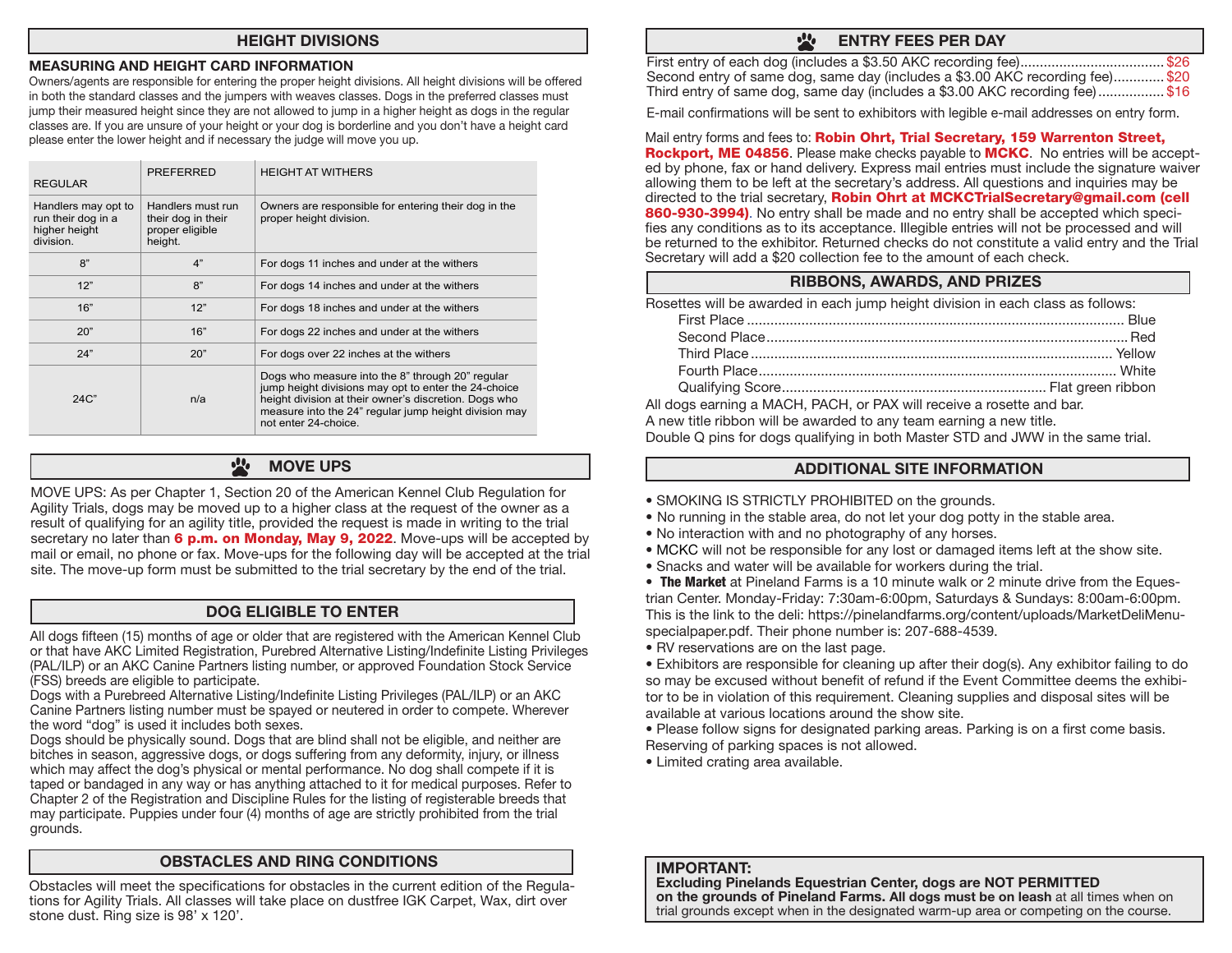All exhibitors should obtain a copy of the *Regulations for Agility Trials* by contacting the American Kennel Club, 8051 Arco Corporate Dr., Suite 100, Raleigh, NC 27617-3390, by phone (919) 233-9767, by email at info@akc.org, or on their website at www.akc.org.

# NOTICE TO EXHIBITORS

### SAFETY, BEHAVIOR and LIABILITY

The safety of the dog is our primary concern. By entering this trial, exhibitors acknowledge that they are familiar with the rules and regulations of this sport, and that their dogs are familiar with and able to perform all obstacles safely.

It is expressly understood that exhibitors alone are responsible for the behavior of their dogs, children, and guests. Any exhibitor whose dogs, guests or children create an unnecessary disturbance or repeatedly engage in unsafe or disruptive behavior may, at the discretion of the event committee, be asked to leave the show site. In such case, no refund of any fees paid will be made. The MCKC and its agents, employees, etc., will assume no responsibilities for any loss, damage or injury sustained by exhibitors or handlers, or to any of their dogs or property and further assumes no responsibility for injury to children. Indemnify and hold harmless Rick Lane/Rick Lane Stables, Inc., Pineland Farms, Boulos Property Management and October Corporation its owners, agents, servants or employees from any claim or lawsuit on account of bodily injury, personal injury or property damage arising out of any occurrence on the premises or in the parking areas. The MCKC reserves the right to decline entries for cause and may remove any dog on account of aggression. No one shall have any recourse or claim against the MCKC, Pineland Farms Equestrian Center or any official thereof.

All dogs must be on leash at all times when on trial grounds except when in the designated warm-up area or competing on the course.

### **REFUNDS**

*After the closing date but prior to start of trial:*

Bitches in season are not permitted to compete in agility trials . Bitches in season will get a full refund, minus \$5.00 administrative charge per run. A veterinarian's note AND a copy of the Final Confirmation is required and must be received by the trial secretary in writing or e-mail arriving before the start of the trial.

Requests for refunds received after the start of the trial will not be given for any reason. There shall be no refunds for entries withdrawn after the closing date (except for the reasons and conditions listed above) or in the event a dog and/or handler are dismissed from competition, regardless of reason for such dismissal. No entry fees will be refunded if the trial cannot open or be completed by reason of riots, civil disturbances, fire, an act of God, public emergency, act of a public enemy, or any other cause beyond the control of the organizing committee. No entry fee will be refunded in the event a dog is absent, disqualified, excused, or barred from competition by the action of the Trial Committee or the American Kennel Club.

# RINGSIDE

Dogs may arrive any time prior to judging if the dog has a valid temporary or permanent jump height card. Otherwise, they must be available for measuring prior to the start of their class if a VMO or AKC Field Rep is available to measure dogs.

Judges are not required to wait for dogs. The owner/handler of each dog is solely responsible for having it ready at ringside when it is to be judged. The Club has no responsibility for providing service through a public address system or stewards or runners for the purpose of calling or locating dogs that are not brought into the ring when required.

This Club does not agree to arbitrate claims as set forth on the Official AKC Entry Form for this event.

# COURSE WALK-THROUGHS AND WARM-UP INFORMATION

Handlers in all classes are permitted to walk the course, without a dog, during a walk-through period held prior to the start of the class. The walk-through is restricted to handlers entered in that class only. Handlers with multiple dogs, at events with multiple rings may request to walk with a height group other than the one their dog is entered in if a conflict is imminent.

A warm-up area, consisting of one regulation agility jump for each ring, may be provided for exhibitors. The warm-up area is to be used exclusively for warming up the dog and not for training or relieving of the dog.

# HOTEL INFORMATION

*These hotels have graciously agreed to accept our well-mannered dogs. A pet deposit may be required. Please check with hotels for policies and restrictions.*

| 31 US-1, Freeport, Maine 04032                    |  |
|---------------------------------------------------|--|
| 537 US Route 1, Freeport, ME 04032                |  |
| 1777 Washington Street, South Auburn, Maine 04210 |  |
| 675 Main Street, South Portland, ME 04106         |  |
| 155 Riverside St., Portland, ME 04103             |  |
| 516 Pleasant Street, Lewiston, ME 04240           |  |
| 1411 US-1, Freeport, ME 04032                     |  |
| 640 Maine Street, Poland, ME                      |  |

### Additional lodging may be available at www.BringFido.com

# **CAMPGROUNDS**

Desert of Maine Campground .......................................Richard at 800-332-1501 or 207-624-9950 95 Desert Rd, Freeport, Maine 04032 (10 miles) email: willinghands55@gmail.com

Bradbury Mountain State Park .......................................................800-332-1501 or 207-624-9950 528 Hallowell Road, Pownal, Maine 04069. (5.2 miles) No hookups

email: campground.reservations@maine.gov. 2021 reservations available at call center and online.

Freeport/Durham KOA Holiday, 82 Big Skye Lane, Durham, Maine 04222.................... 888 562-5609

# DIRECTIONS TO TRIAL SITE

# Pineland Farms Equestrian Center 1545 Intervale Road, New Gloucester, ME 04260

DIRECTIONS FROM THE MAINE TURNPIKE:

Take the Maine Turnpike to Exit 63 (formerly Exit 11) in Gray, Maine. Bear to the right after the toll booth, toward the center of Gray Village. Stay in the right lane. At the first intersection, go straight through the light onto Route 115. Continue on Route 115 (East) for 1.6 miles, then turn left onto Depot Road. Continue on Depot Road for 2.8 miles to a stop sign. Turn left at the stop sign onto Route 231/Intervale Road.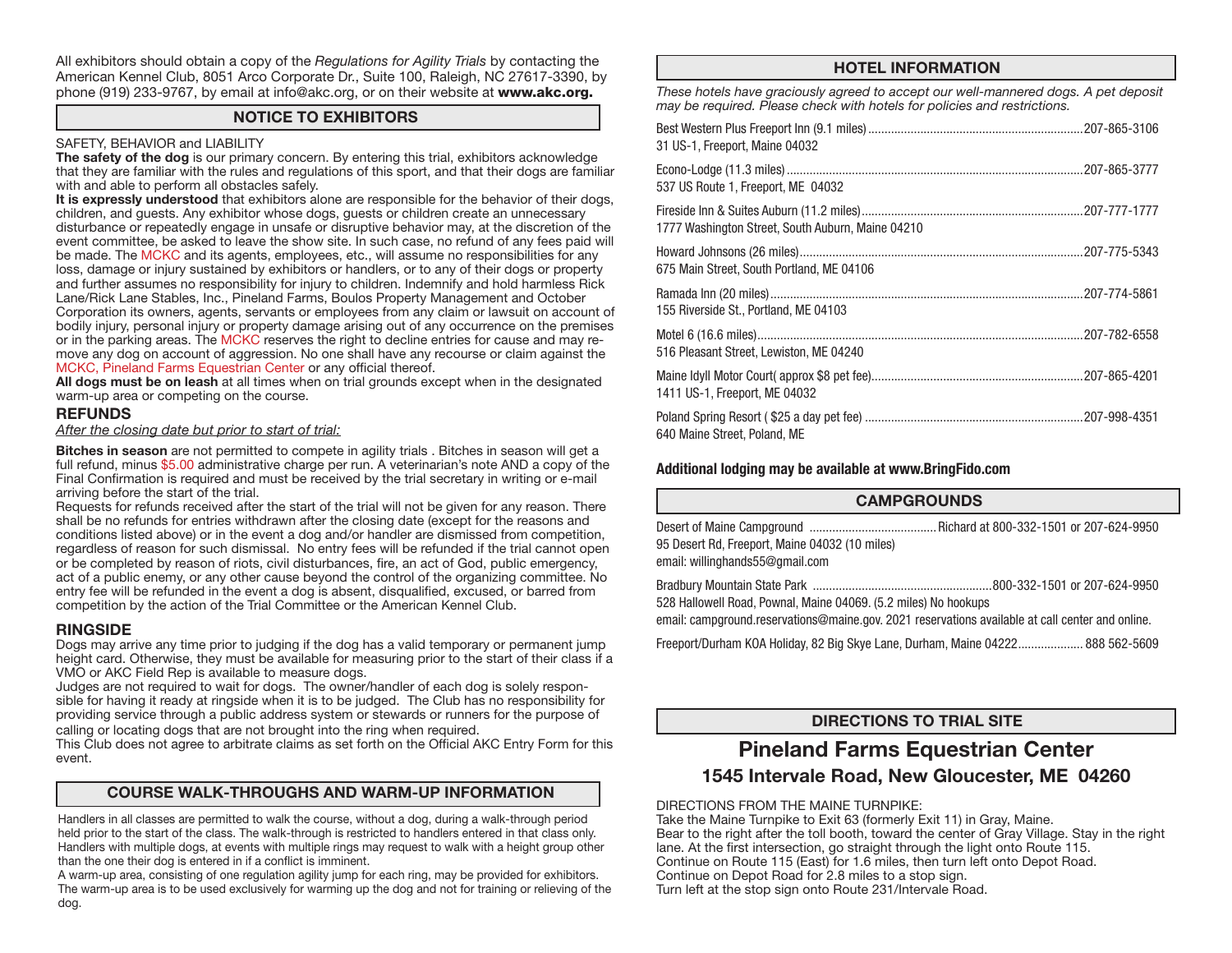### COVID19

This trial will be held in compliance with the State of Maine's CDC COVID19 Guidelines in effect at the time of the trial. For the most up-to-date recommendations visit: https://www. maine.gov/covid19/

By entering this trial, I agree that I am attending this AKC and MCKC event entirely at my own risk and assume all risk and full responsibility for my own health, wellbeing, and safety during this event.

This trial will be held in compliance with the State of Maine's CDC COVID19 Guidelines in effect at the time of the trial.

All attendees will be required to adhere to any state, local or facility protocols pertaining to COVID19 that may be in effect on the day.

Masks must be worn at all times in the facility. Exhibitors who have been vaccinated, may run their dog without a mask. After the trial closes, you will be emailed a COVID-19 Waiver of Liability and Informed Consent. The waiver must be signed and submitted to compete.

The club reserves the right to adjust the protocols pertaining to COVID-19 specific to this event including mask wearing requirements, social distancing guidelines, inside crating restrictions and spectator access.

COVID event protocols will be posted at the facility entrance.

### Volunteers!

Mid-Coast Kennel Club depends on volunteers to make this an exceptional event! The online worker sign-up link will be emailed to all confirmed exhibitors.

First-time volunteers are always welcome and guidance will be provided. Water and snacks will be available to volunteers.

> We will be using AgilityGate. Download the App! To learn more about AgilityGate visit: http://dogagility.info/agility\_gate/

 $\frac{1}{2}$ RV Reservations

# Mid-Coast Kennel Club: RV Reservation Form

Spaces are limited to 20 RVs and are available on a first-come, first-serve basis. • NO HOOK UPS, NO CAMPING

• ALL RVs may set up AFTER 3PM the day before the event (Thursday, May 12) and must leave the site by Sunday evening (May 15).

• All generators must use a device (Gen-Turi or suitable exhaust hose) to direct on-board generator exhaust away from neighboring RVs.

• Follow signs to RV Parking area.

• QUIET TIME will be observed from 10PM to 6AM.

|                                          | <b>RV Reservation Form and payment</b>                                    |  |  |                   |  |  |                   |  |     |       |
|------------------------------------------|---------------------------------------------------------------------------|--|--|-------------------|--|--|-------------------|--|-----|-------|
| Name:                                    |                                                                           |  |  |                   |  |  |                   |  |     |       |
| E-mail:                                  |                                                                           |  |  |                   |  |  |                   |  |     |       |
| Cell phone:                              |                                                                           |  |  |                   |  |  |                   |  |     |       |
| RV License plate<br>(State and $#$ )     |                                                                           |  |  |                   |  |  |                   |  |     |       |
| <b>RV Type/Class</b><br>(Please specify) | <b>Class</b><br><b>Class</b><br>B<br>A                                    |  |  | <b>Class</b><br>C |  |  | Travel<br>Trailer |  | 5th | Wheel |
| RV Length:                               |                                                                           |  |  |                   |  |  |                   |  |     |       |
| Slide-outs<br>check box)                 | <b>Both</b><br>Passenger<br><b>Driver</b><br><b>Sides</b><br>Side<br>Side |  |  |                   |  |  |                   |  |     |       |
| Date in:                                 |                                                                           |  |  |                   |  |  |                   |  |     |       |
| Date out:                                |                                                                           |  |  |                   |  |  |                   |  |     |       |
| Comments:                                |                                                                           |  |  |                   |  |  |                   |  |     |       |

All Reservations must be prepaid.

| RV Overnight parking # nights | $X$ \$20 per night = \$ | <b>Total Enclosed</b> |
|-------------------------------|-------------------------|-----------------------|
| Make checks out to RICK LANE  |                         |                       |

Send RV forms to: Robin Ohrt 159 Warrenton Street Rockport, ME 04856 860-930-3994

Please sign and date below and return to Robin with appropriate fees. The signature below constitutes agreement and affirmation by the applicant to the terms and conditions.

Signature:\_\_\_\_\_\_\_\_\_\_\_\_\_\_\_\_\_\_\_\_\_\_\_\_\_\_\_\_\_\_\_\_\_\_\_\_\_\_\_\_\_\_\_\_\_\_\_Date:\_\_\_\_\_\_\_\_\_\_\_\_\_\_

# IMPORTANT:

Excluding Pinelands Equestrian Center, dogs are NOT PERMITTED

on the grounds of Pineland Farms. All dogs must be on leash at all times when on trial grounds except when in the designated warm-up area or competing on the course. wwNo interaction with and no photography of any horses.